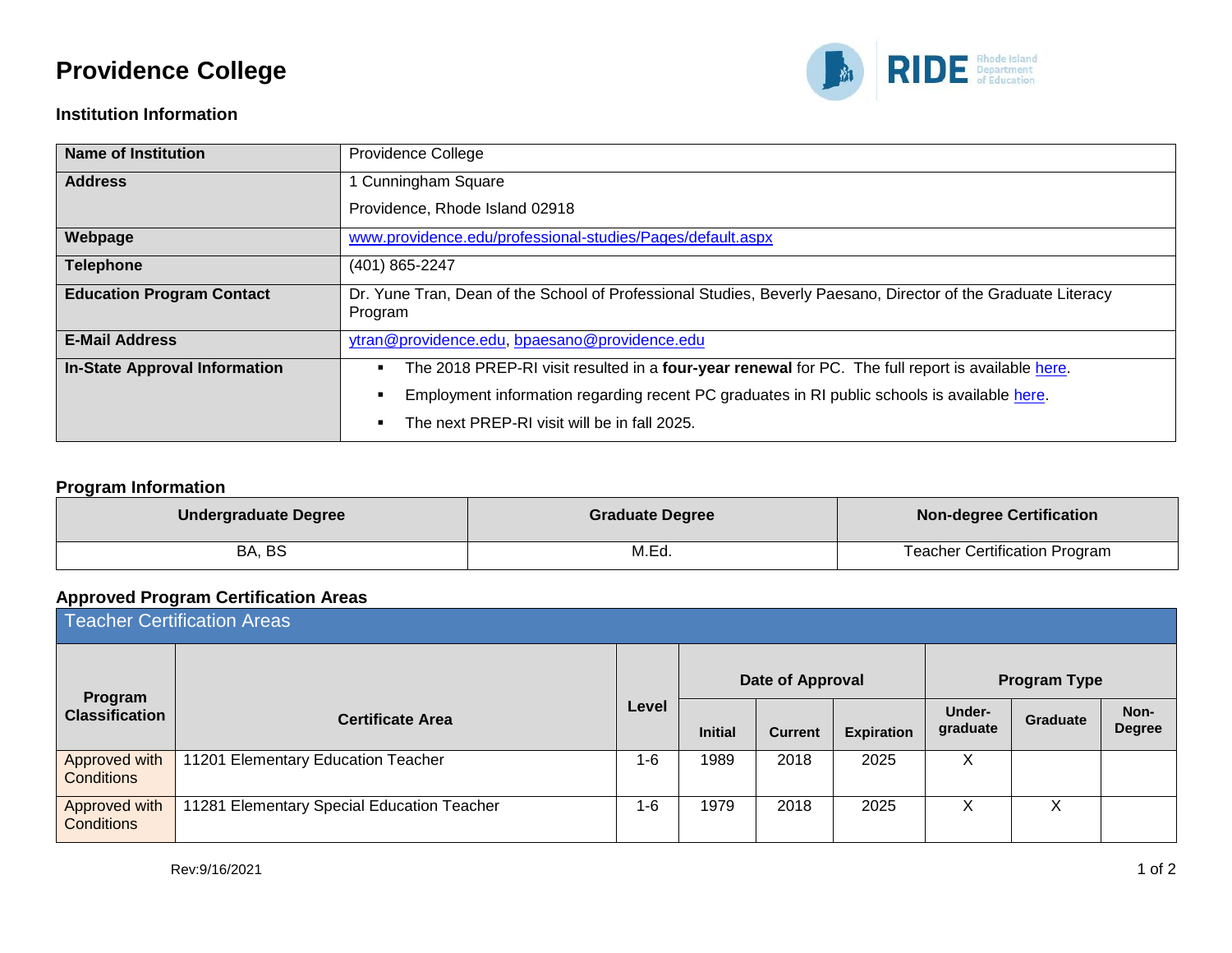# **Providence College**



### Teacher Certification Areas

| Program                     |                                                   |              |                | Date of Approval |                   | <b>Program Type</b> |          |                       |
|-----------------------------|---------------------------------------------------|--------------|----------------|------------------|-------------------|---------------------|----------|-----------------------|
| <b>Classification</b>       | <b>Certificate Area</b>                           | Level        | <b>Initial</b> | <b>Current</b>   | <b>Expiration</b> | Under-<br>graduate  | Graduate | Non-<br><b>Degree</b> |
| Approved with<br>Conditions | 11402 Secondary Grades Biology Teacher            | $7 - 12$     | 1979           | 2018             | 2025              | X                   | $\sf X$  | X                     |
|                             | 11405 Secondary Grades Chemistry Teacher          | $7 - 12$     | 1979           | 2018             | 2025              | $\sf X$             | X        | X                     |
|                             | 11406 Secondary Grades English Teacher            | $7 - 12$     | 1979           | 2018             | 2025              | X                   | X        | $\overline{X}$        |
|                             | 11408 Secondary Grades Mathematics Teacher        | $7 - 12$     | 1979           | 2018             | 2025              | $\sf X$             | X        | X                     |
|                             | 11409 Secondary Grades Physics Teacher            | $7 - 12$     | 2006           | 2018             | 2025              | $\sf X$             | X        | X                     |
|                             | 11410 Secondary Grades Social Studies Teacher     | $7 - 12$     | 1979           | 2018             | 2025              | X                   | X        | X                     |
| Approved with<br>Conditions | 11481 Secondary Special Education Teacher         | $7 - 12$     | 1979           | 2018             | 2025              |                     | X        |                       |
| Approved with<br>Conditions | 11506 All Grades Music Education Teacher          | <b>PK-12</b> | 2001           | 2018             | 2025              | $\overline{X}$      |          |                       |
|                             | 11512 All Grades World Language Teacher - French  | <b>PK-12</b> | 1979           | 2018             | 2025              | $\times$            | $\times$ | X                     |
|                             | 11512 All Grades World Language Teacher - Italian | <b>PK-12</b> | 1979           | 2018             | 2025              | $\sf X$             | X        | X.                    |
|                             | 11512 All Grades World Language Teacher - Spanish | <b>PK-12</b> | 1979           | 2018             | 2025              | X                   | X        | X                     |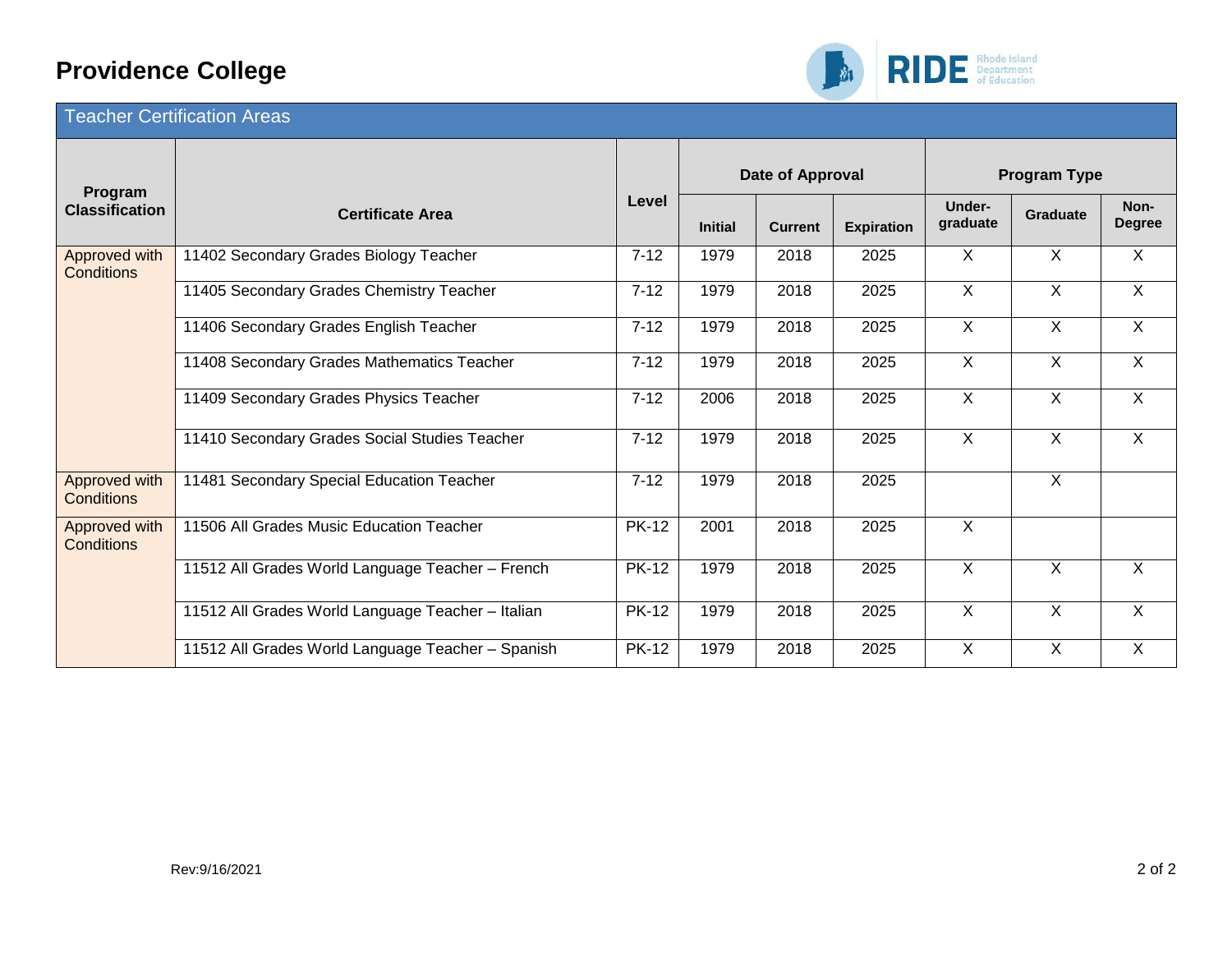# **Providence College**



| <b>Administrator Certification Areas</b> |                                    |              |                  |                |                   |                           |                 |                       |
|------------------------------------------|------------------------------------|--------------|------------------|----------------|-------------------|---------------------------|-----------------|-----------------------|
| Program                                  |                                    |              | Date of Approval |                |                   | <b>Program Type</b>       |                 |                       |
| <b>Classification</b>                    | <b>Certificate Area</b>            | Level        | <b>Initial</b>   | <b>Current</b> | <b>Expiration</b> | <b>Under-</b><br>graduate | <b>Graduate</b> | Non-<br><b>Degree</b> |
| Approved with<br><b>Conditions</b>       | 12001 Building Level Administrator | <b>PK-12</b> | 1986             | 2018           | 2025              |                           | х               |                       |

| Support Professional Certification Areas |                                      |              |                |                  |                   |                     |                 |                       |  |
|------------------------------------------|--------------------------------------|--------------|----------------|------------------|-------------------|---------------------|-----------------|-----------------------|--|
| Program                                  |                                      |              |                | Date of Approval |                   | <b>Program Type</b> |                 |                       |  |
| <b>Classification</b>                    | <b>Certificate Area</b>              | Level        | <b>Initial</b> | <b>Current</b>   | <b>Expiration</b> | Under-<br>graduate  | <b>Graduate</b> | Non-<br><b>Degree</b> |  |
| Approved with<br><b>Conditions</b>       | 13001 School Counselor               | <b>PK-12</b> | 1989           | 2018             | 2025              |                     | Χ               |                       |  |
| Approved with<br><b>Conditions</b>       | 13011 Reading Specialist/ Consultant | <b>PK-12</b> | 2006           | 2018             | 2025              |                     | Χ               |                       |  |

| <b>Previously Approved Certificate Areas</b><br>The provider may not admit any new candidates into these programs. |                                                                                                                     |         |                             |                       |                    |                                        |                       |  |
|--------------------------------------------------------------------------------------------------------------------|---------------------------------------------------------------------------------------------------------------------|---------|-----------------------------|-----------------------|--------------------|----------------------------------------|-----------------------|--|
| Program<br><b>Classification</b>                                                                                   | <b>Certificate Area</b>                                                                                             | Level   | Date of Initial<br>Approval | Date<br><b>Closed</b> | Under-<br>graduate | <b>Program Type</b><br><b>Graduate</b> | Non-<br><b>Degree</b> |  |
| Closed                                                                                                             | 11331 Middle Grades English Teacher Elementary Extension<br>11341 Middle Grades English Teacher Secondary Extension | $5 - 8$ | 2000                        | 2014                  |                    | X                                      |                       |  |